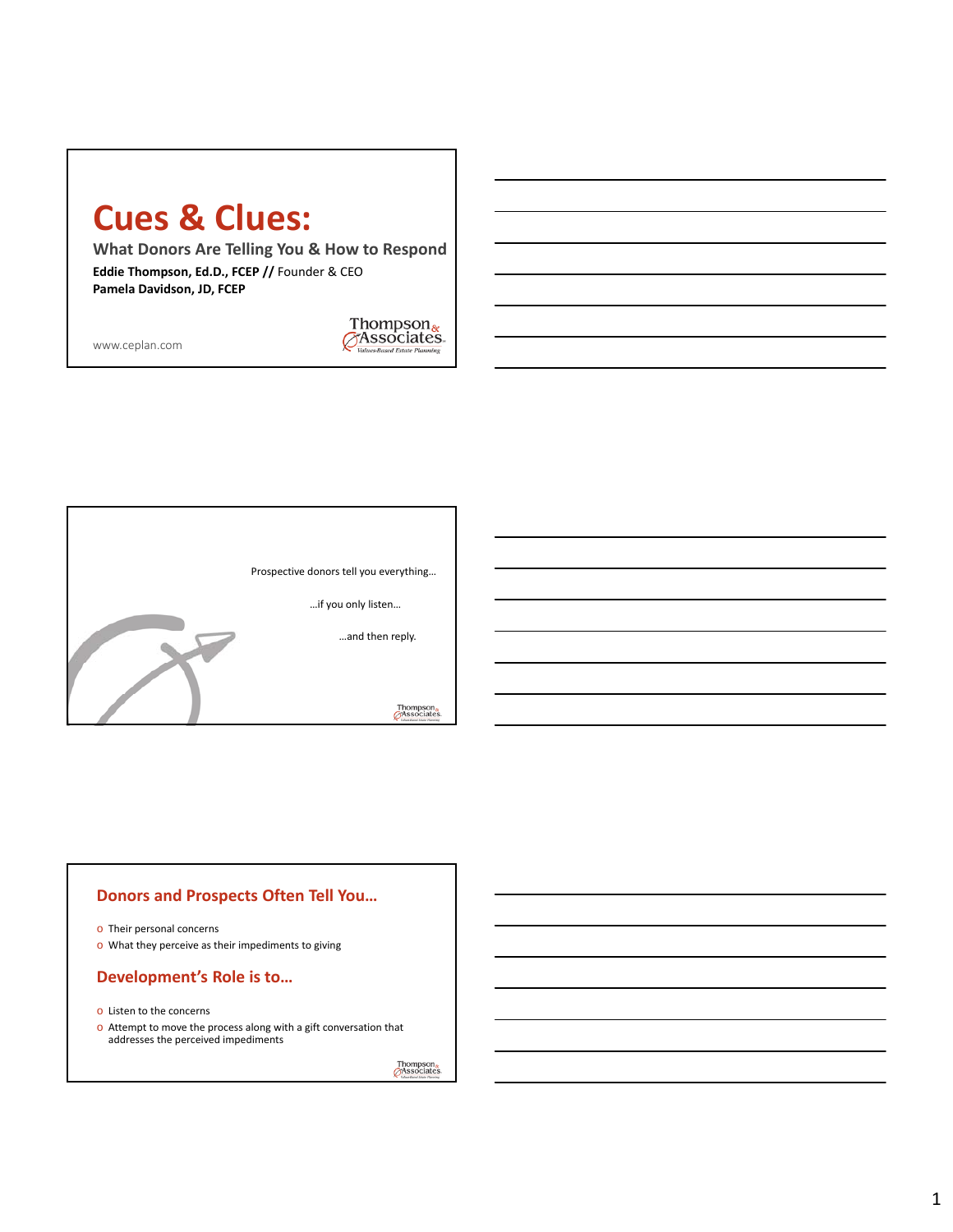*A planned gift can meet, and even exceed, expectations most times.*

*But, details and timing are essential, as is motivation.*



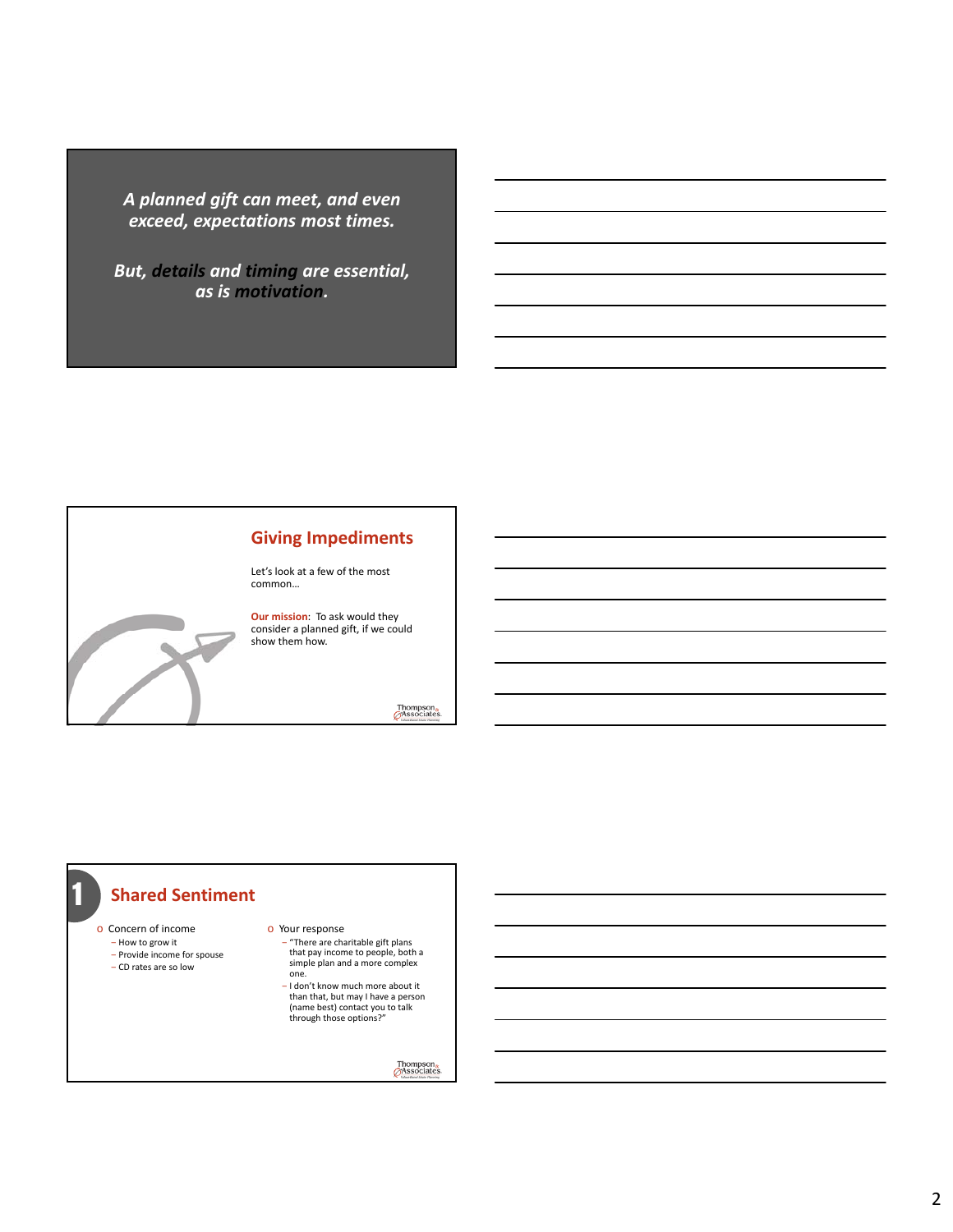- o Farm or rental property
	- No longer wants to manage it ‒ Wants to work less
	- ‒ Needs income

2

- 
- ‒ Concerned about having to pay capital gains taxes, meaning less to invest
- o Your response ‒ "There are charitable gift plans
	- that pay income to donors, both a simple and a more complex option. Those should be funded with the appreciated asset itself, for maximum tax advantage. - I don't know much more about it
	- than that, but may I have a person (name best) contact you to talk through those options?"

Thompson<sub>s</sub>



out-of-state vacation home ‒ Children don't want it

• Or, don't have children

‒ "There are charitable plans funded with such appreciated assets that pay income to you or others, or a gift can be made of certain property now, subject to your living there for your lives or a term of years, often with great tax breaks.

‒ I don't know much more about it than that, but may I have a person (name best) contact you to talk<br>through those options?" Thon Thompson<br>Associates

## **Shared Sentiment**

 $\boldsymbol{\varLambda}$ 

o Supporting elders ‒ They are supporting an older generation, therefore cannot make a gift now

‒ Must wait until that obligation has ended, at some future undetermined time

#### o Your response

‒ "There is a charitable plan called charitable gift annuities that's been around since 1831, paying often higher than market rates for life to older people. You could fund one for that older generation, providing income to them and very attractive tax advantages for you. ‒ I don't know much more about it than that, but may I have a person (name best) contact you to talk through those options, and run numbers for you?"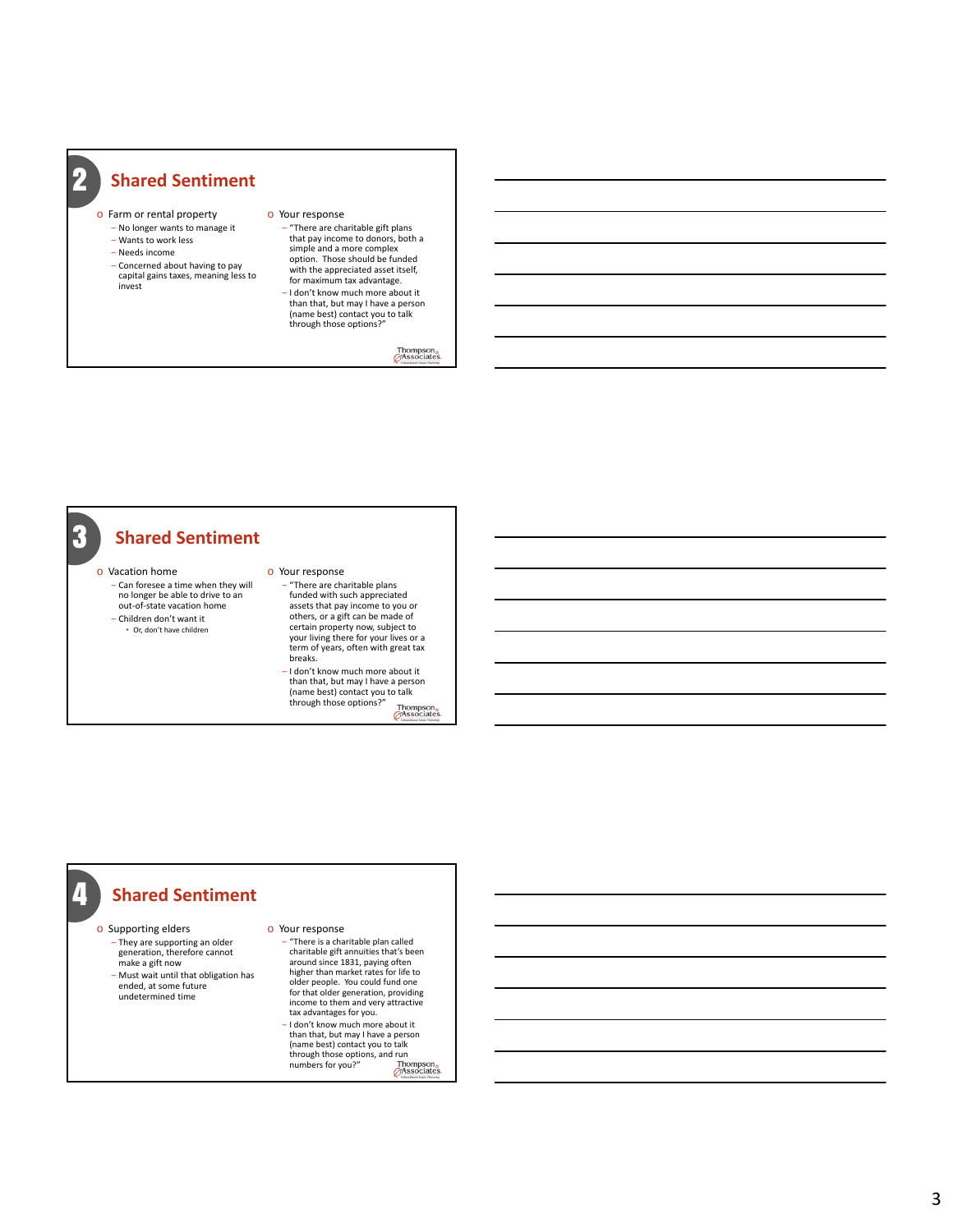## o Children struggles

5

- ‒ Financial ‒ Substance ‒ In-laws
- 
- ‒ Concerned about protecting their inheritance

#### o Your response ‒ "There are charitable plans that

- pay income to younger heirs while protecting a portfolio from creditors and also enjoying market activity so potential for future growth and more income. ‒ I don't know much more about it
- than that, but may I have a person (name best) contact you to talk through those options, even run

numbers for you?"

Thompson<sub>s</sub>

### **Shared Sentiment** o Stock prices 6

- ‒ They've seen a stock price they wish they could cash in on ‒ Tenant farmer wants to buy the
- farm ‒ Fear of having to pay capital gains tax has stalled them

#### o Your response

- ‒ "There are charitable plans that can be funded with appreciated assets that pay income to you or others, or a charitable gift can be made of certain property outright. Those can simplify and diversify your estate.
- ‒ I don't know much more about it than that, but may I have a person (name best) contact you to talk through those options?"

Thompson.<br>Associates

## **Shared Sentiment**

- o Planning is done
	- ‒ They do not need to have a gift conversation
	- ‒ Their estate is planned and
	- complete

7

‒ Does not need any further review

#### o Your response

- ‒ "With the huge federal estate tax exemption, more people are using certain assets at the right life stage to convert those from appreciation to income with very attractive income tax breaks.
- ‒ I don't know much more about it than that, but may I have a person (name best) contact you to talk through those options, even run numbers for you?"

Thompson<sub>&</sub>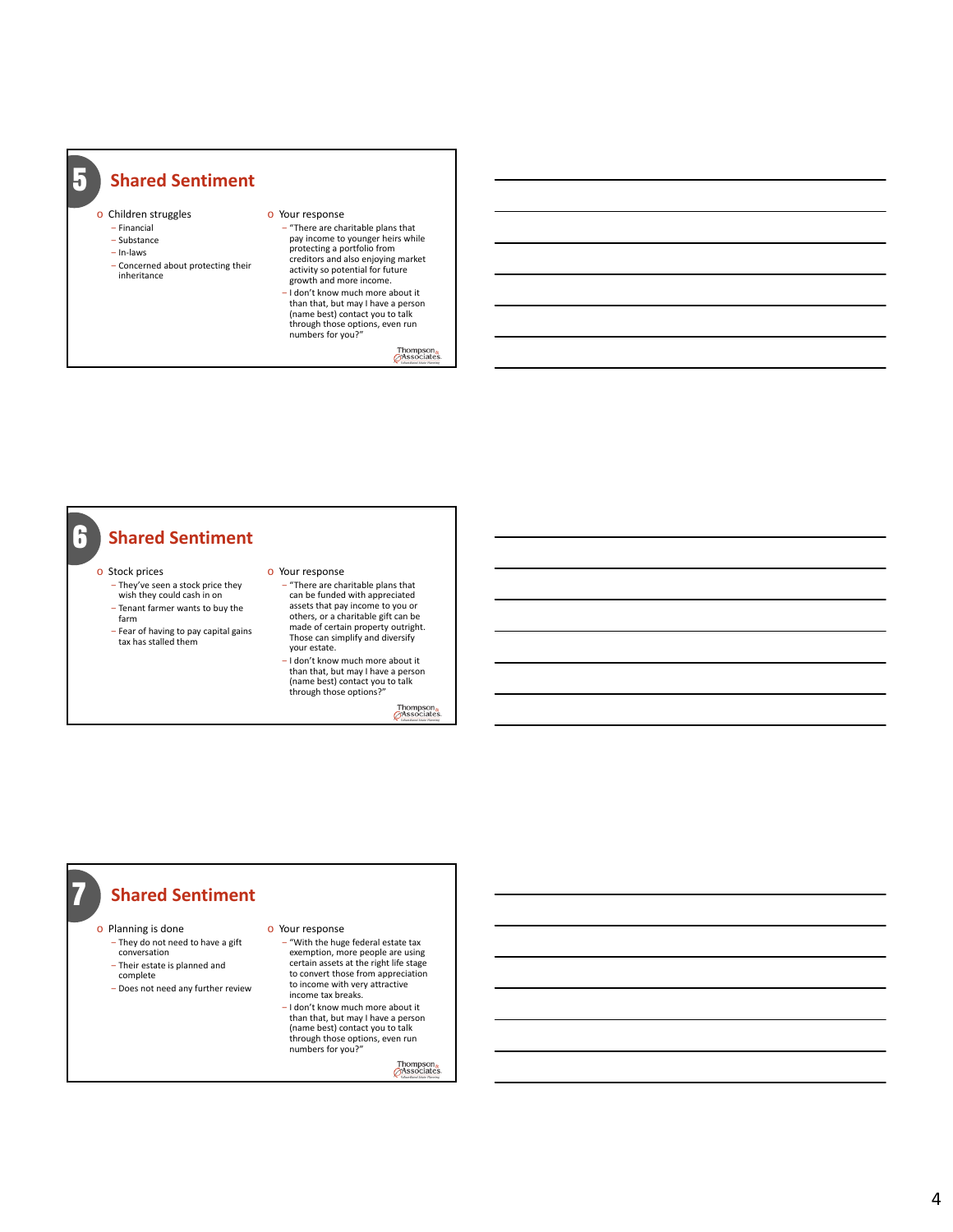8

o Future property gift ‒ An older donor says at some future time you will receive their home, farm or vacation home

#### o Your response

‒ "There is a gift plan that lets you deed that property during your life to our charity. You can live there for life, for your spouse or sibling's too (if relevant), which simplifies your estate and entitles you to a current income tax deduction. ‒ I don't know much more about it than that, but may I have a person (name best) contact you to talk through those options, even run<br>numbers for you?"

Thompson.<br>Associates

#### **Shared Sentiment** 9

#### o Savings bonds

- ‒ A donor responds to your question about having U.S. savings bonds ‒ They've forgotten all about them
- ‒ Matured long ago

#### o Your response

‒ "You could cash those savings bonds in, recognize some income for tax, and make a gift of the proceeds to our charity, or use those proceeds to fund a charitable gift annuity for you and another, even bequeath them to our charity. ‒ May I have (name person) contact you about that, even run numbers for you?"

Thompson.<br>Associates

## **10** Shared Sentiment

o IRA assets

- ‒ Concern over the annual required minimum distribution (RMD) payments and their taxation each year
- .<br>SECURE Act eliminates stretch-out of IRAs beyond 10 years

#### o Your response

‒ "If you have an IRA and are 70½ and older, you can direct your plan custodian to pay contributions directly from your IRA to our public charity. Those distributions count as RMD and won't be included in your taxable IRA income that year. ‒ I don't know much more about it

than that, but may I have a person (name best) contact you to talk through those plan and others?"

Thompson<sub>s</sub><br>*Associates*